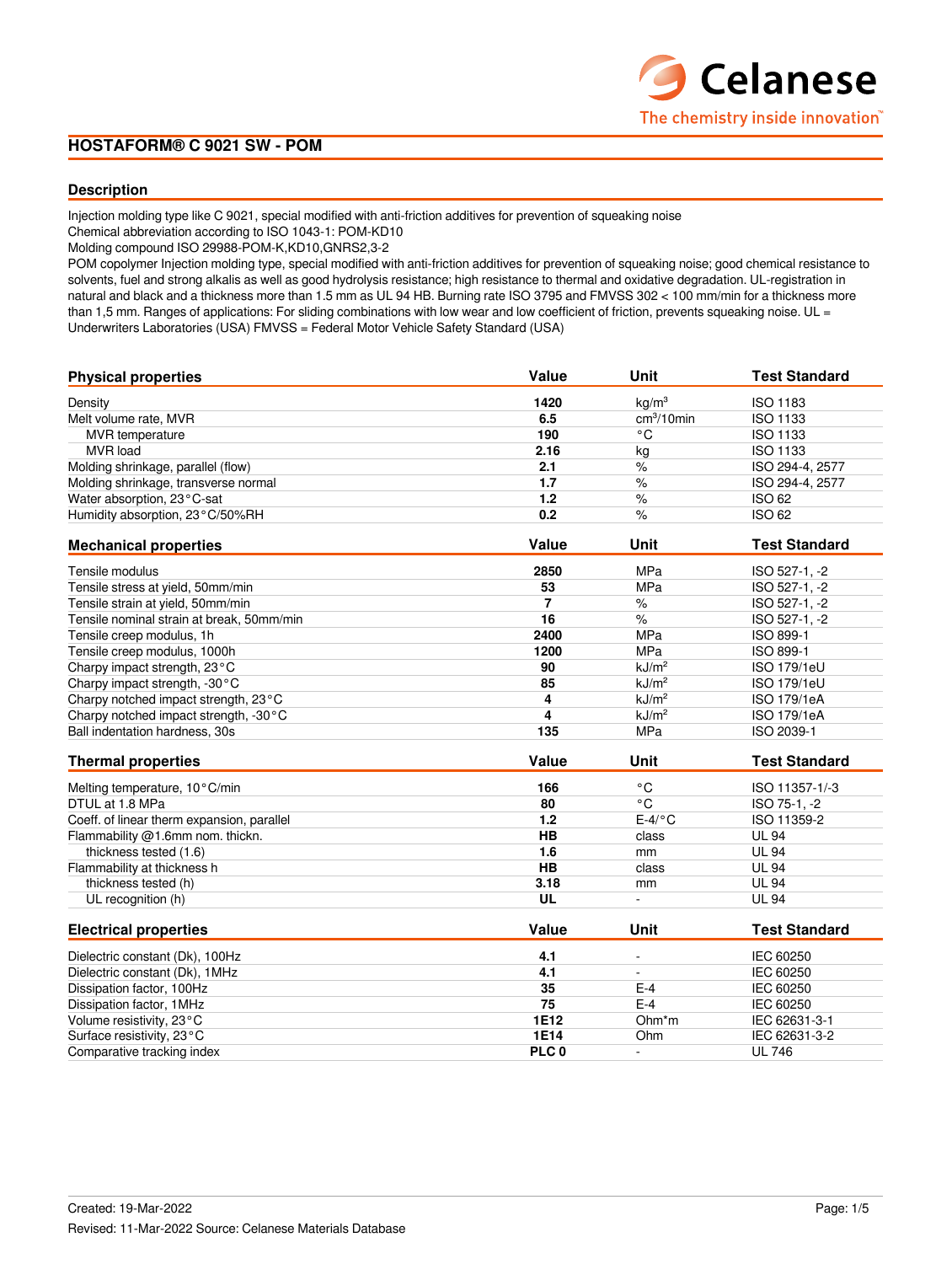## **Diagrams**

## **Dynamic Shear modulus-temperature**

**Stress-strain**





### **Secant modulus-strain**



## **Stress-strain (isochronous) 23°C**

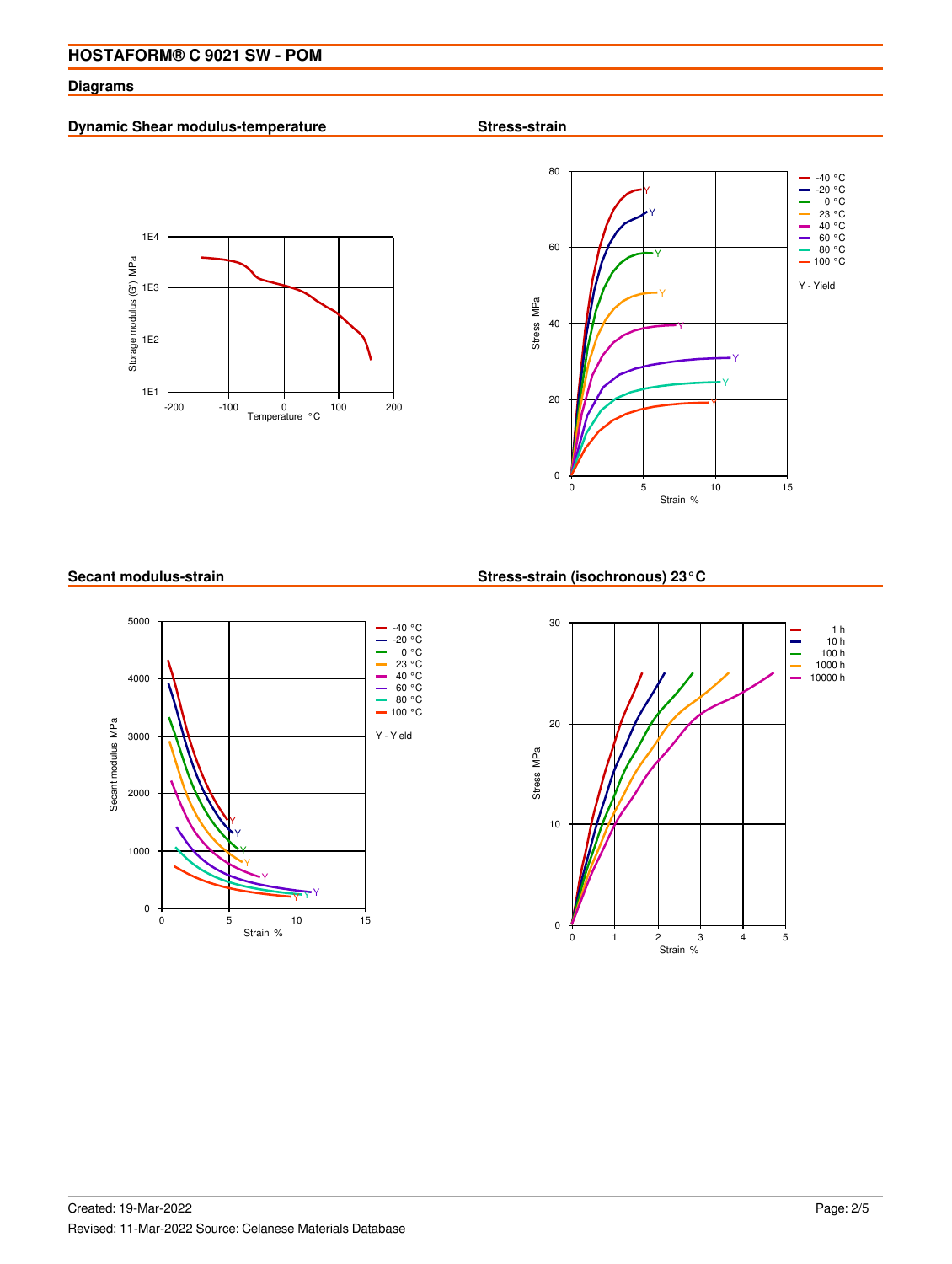## **Creep modulus-time 23°C**



## **Typical injection moulding processing conditions**

| <b>Pre Drying</b>                               | Value       | Unit         |  |
|-------------------------------------------------|-------------|--------------|--|
| Necessary low maximum residual moisture content | 0.15        | $\%$         |  |
| Drying time                                     | $3 - 4$     | h            |  |
| Drying temperature                              | $100 - 120$ | °C           |  |
| <b>Temperature</b>                              | Value       | Unit         |  |
| Hopper temperature                              | $20 - 30$   | $^{\circ}$ C |  |
| Feeding zone temperature                        | $60 - 80$   | $^{\circ}$ C |  |
| Zone1 temperature                               | 170 - 180   | $^{\circ}$ C |  |
| Zone2 temperature                               | 180 - 190   | $^{\circ}$ C |  |
| Zone3 temperature                               | 190 - 200   | $^{\circ}$ C |  |
| Zone4 temperature                               | 190 - 210   | $^{\circ}$ C |  |
| Nozzle temperature                              | 190 - 210   | $^{\circ}$ C |  |
| Melt temperature                                | 190 - 210   | °C           |  |
| Mold temperature                                | $80 - 120$  | $^{\circ}$ C |  |
| Hot runner temperature                          | 190 - 210   | $^{\circ}$ C |  |
| <b>Pressure</b>                                 | Value       | Unit         |  |
| Back pressure max.                              | 20          | bar          |  |
| <b>Speed</b>                                    | Value       |              |  |
| Injection speed                                 | slow        |              |  |
| <b>Screw Speed</b>                              | Value       | Unit         |  |
| Screw speed diameter, 25mm                      | 150         | <b>RPM</b>   |  |
| Screw speed diameter, 40mm                      | 100         | <b>RPM</b>   |  |
| Screw speed diameter, 55mm                      | 70          | <b>RPM</b>   |  |

### **Other text information**

### **Pre-drying**

Drying is not normally required. If material has come in contact with moisture through improper storage or handling or through regrind use, drying may be necessary to prevent splay and odor problems.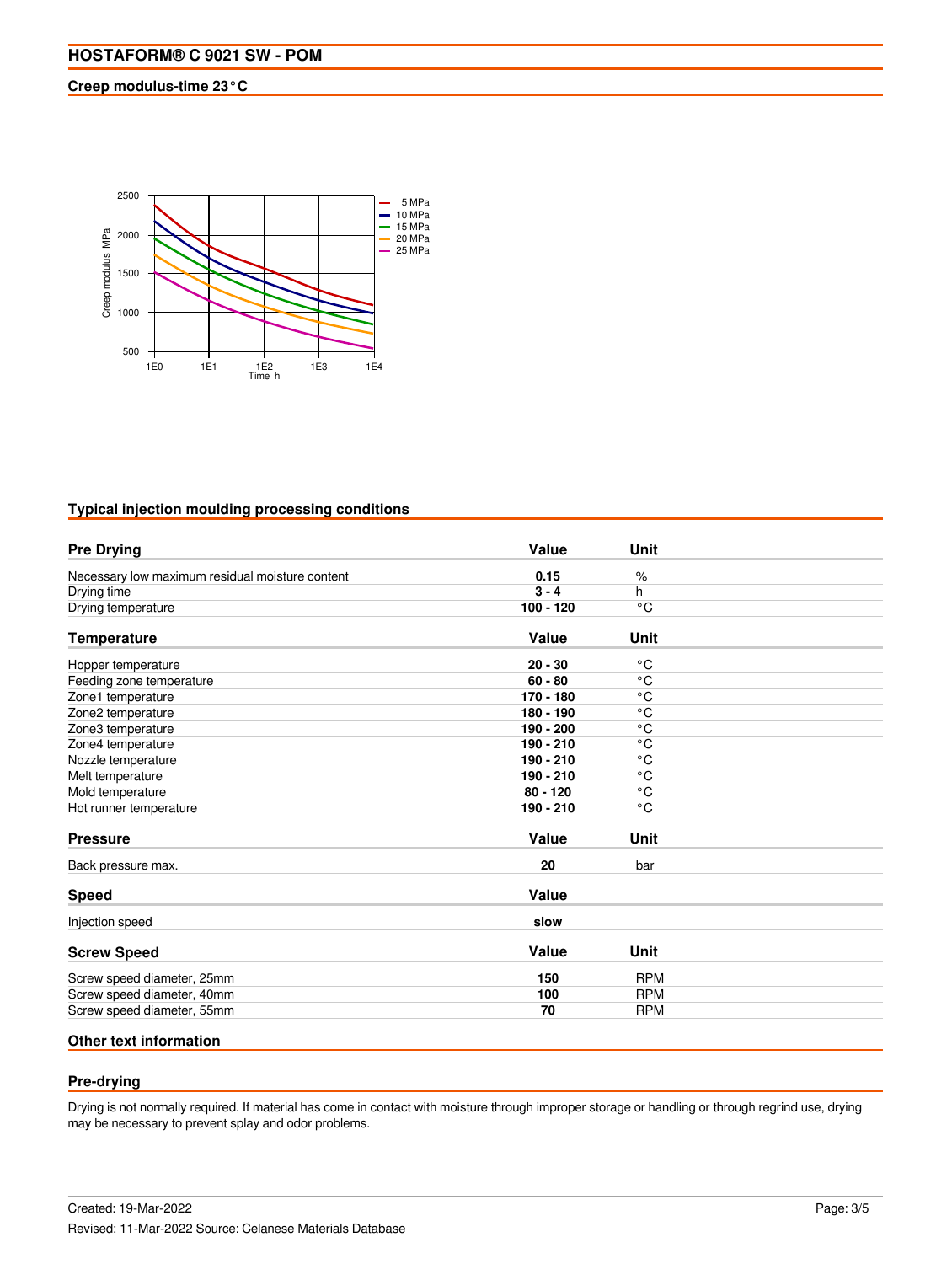# **HOSTAFORM® C 9021 SW - POM**

### **Longer pre-drying times/storage**

The product can then be stored in standard conditions until processed.

### **Injection molding**

Standard injection moulding machines with three phase (15 to 25 D) plasticating screws will fit.

### **Injection Molding Preprocessing**

General drying is not necessary due to low moisture absorption of the resin.

In case of bad storage conditions (water contact or condensed water) the use of a recirculating air dryer (100 to 120 °C / max. 40 mm layer / 3 to 6 hours) is recommended.

Max. Water content 0,2 %

### **Injection Molding Postprocessing**

Conditioning e.g. moisturizing is not necessary.

| <b>Characteristics</b>         |                                    |
|--------------------------------|------------------------------------|
| <b>Special Characteristics</b> | Auto spec approved                 |
| <b>Product Categories</b>      | Tribological                       |
| Processing                     | Injection molding, Other extrusion |
| <b>Delivery Form</b>           | <b>Pellets</b>                     |
| <b>Additives</b>               | Lubricants, Release agent          |
|                                |                                    |

### **Other Approvals**

| <b>OEM</b>  | <b>Specification</b>      |
|-------------|---------------------------|
| Bosch       | N28 BN22-O015 (NAT & BLK) |
| Continental | TST N 055 54.23           |
| Nissan      | $POM(0xx)$ - $1xx-1$      |

#### **Contact**

| Americas                                    | Asia                                                                                     | <b>Europe</b>                      |
|---------------------------------------------|------------------------------------------------------------------------------------------|------------------------------------|
| 8040 Dixie Highway                          | 4560 Jinke Road                                                                          | Am Unisys-Park 1                   |
| Florence, KY 41042 USA                      | Zhang Jiang Hi Tech Park                                                                 | 65843 Sulzbach, Germany            |
| <b>Product Information Service</b>          | Shanghai 201210 PRC                                                                      | <b>Product Information Service</b> |
| $t$ : +1-800-833-4882                       | <b>Customer Service</b>                                                                  | t: +49-800-86427-531               |
| $t$ : +1-859-372-3244                       | t: $+862138619288$                                                                       | t: $+49-(0)-69-45009-1011$         |
| <b>Customer Service</b>                     | e: info-engineeredmaterials-asia@celanese.come: info-engineeredmaterials-eu@celanese.com |                                    |
| $t$ : +1-800-526-4960                       |                                                                                          |                                    |
| $t: +1 - 859 - 372 - 3214$                  |                                                                                          |                                    |
| e: info-engineeredmaterials-am@celanese.com |                                                                                          |                                    |

#### **General Disclaimer**

NOTICE TO USERS: Values shown are based on testing of laboratory test specimens and represent data that fall within the standard range of properties for natural material. These values alone do not represent a sufficient basis for any part design and are not intended for use in establishing maximum, minimum, or ranges of values for specification purposes. Colorants or other additives may cause significant variations in data values. Properties of molded parts can be influenced by a wide variety of factors including, but not limited to, material selection, additives, part design, processing conditions and environmental exposure. Any determination of the suitability of a particular material and part design for any use contemplated by the users and the manner of such use is the sole responsibility of the users, who must assure themselves that the material as subsequently processed meets the needs of their particular product or use.To the best of our knowledge, the information contained in this publication is accurate; however, we do not assume any liability whatsoever for the accuracy and completeness of such information. The